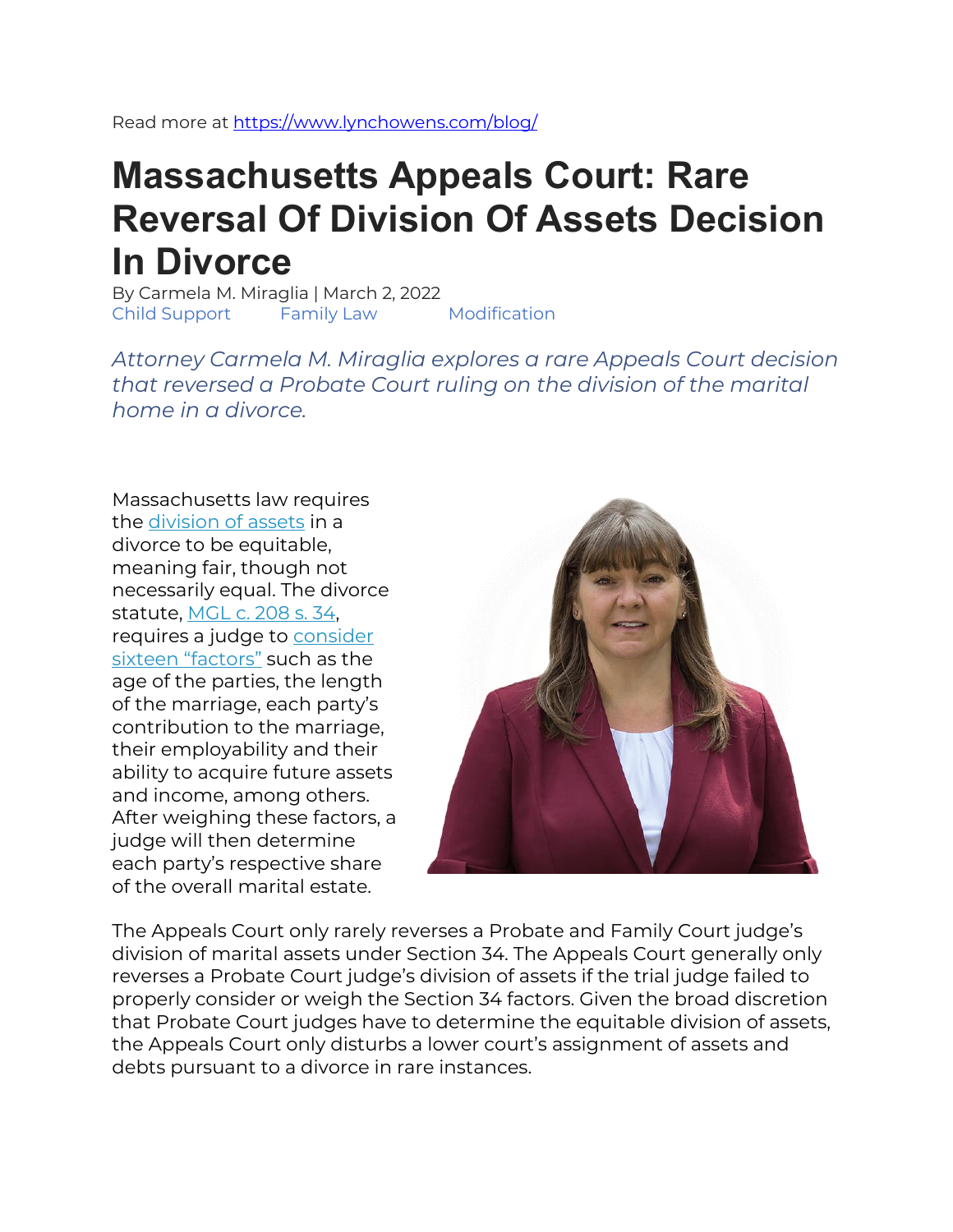# **Appeals Court Reverses Lower Court's Division of Marital Home in Divorce**

In December 2021, the Massachusetts Appeals Court reversed a Probate Court judge's division of assets and remanded the case for the judge to redetermine the [division of the former marital home.](https://www.lynchowens.com/blog/2019/october/can-i-keep-the-marital-home-in-my-divorce-/) We have blogged before about how [rare it is for the Appeals Court to overturn a Probate Court](https://www.lynchowens.com/blog/2016/march/obara-v-ghoreisha-2016-a-rare-massachusetts-appe/)  [judge's division of marital assets.](https://www.lynchowens.com/blog/2016/march/obara-v-ghoreisha-2016-a-rare-massachusetts-appe/) Although an "abuse of discretion" is the legal standard for the appellate review of an asset division, it can be difficult to prevail on an abuse of discretion argument in such cases, where the sheer number of Section 34 factors - i.e. [16 mandatory and non-mandatory factors](https://www.lynchowens.com/blog/2015/november/a-review-of-the-division-of-assets-pursuant-to-m/) often makes it is difficult to demonstrate that a judge clearly got it wrong on [appeal.](https://www.lynchowens.com/divorce-family-law/appeals/)

In the Appeals Court's unpublished opinion in [B.R. v. M.R. \(2021\),](https://scholar.google.com/scholar_case?case=18323785832714441140&q=B.R.+v.+M.R.+&hl=en&as_sdt=4,22) the wife appealed the Probate Court judge's division of the equity in the former marital home. Specifically, the wife challenged two of the judge's findings: (1) that the husband had paid the \$80,000 down payment on the home using funds acquired prior to the marriage, and (2) that the home had a fair market value of \$755,000.

#### **Probate Court Judge's Finding on Down Payment for Home was "Clear Error"**

After trial, the Probate Court judge determined that Wife should receive 40% of the equity in the former marital home. The basis for the unequal division was set forth in the judge's findings, including the judge's findings that the husband had purchased the home with \$89,000 that he acquired prior to the parties' marriage. The Appeals Court noted:

This point was significant because the judge, in her rationale for awarding the husband sixty percent of the equity in the home (and the wife only forty percent), stated that she "assign[ed] important weight to the contributions of the parties," including specifically the husband's provision of the funds for the down payment. It is unclear whether the judge would have ordered a different proportional division had she realized that the down payment was made with marital funds, but whether to do so is for the judge to decide, not us.

The Appeals Court determined that the Probate Court's finding regarding the husband's down payment for the home was clear error where trial transcript in fact revealed the following: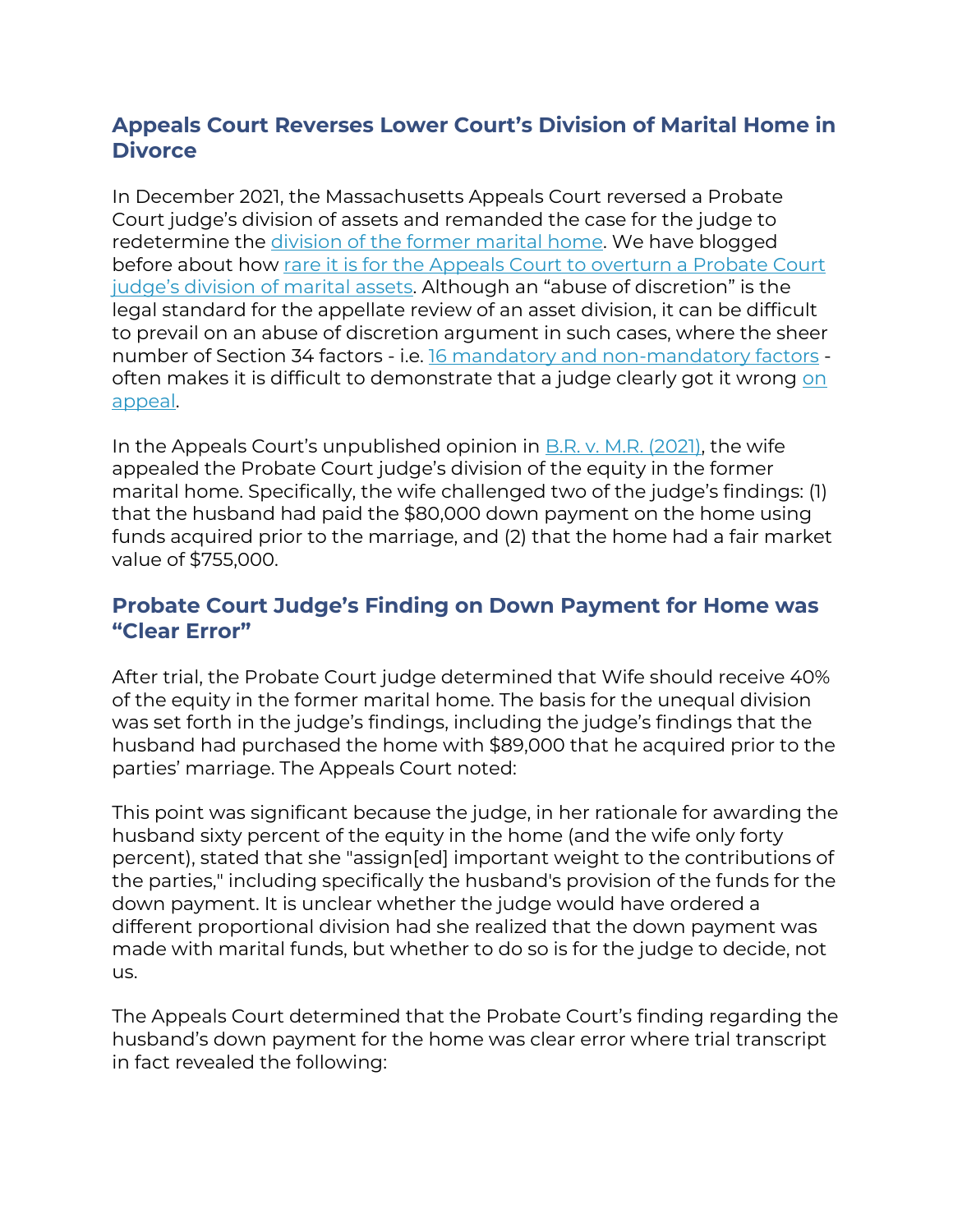The husband testified that the amount of the down payment was \$89,000 (not \$80,000) and that he had paid it with "funds that [he] had acquired since [the] marriage had begun."

The Appeals Court held that it was unable to determine if the Probate Court judge would have divided the equity in the marital home differently if she had realized that the husband's down payment was made with marital funds. However, to the extent that the husband's basic testimony contradicted the key finding of the judge, the Appeals Court revered the assignment based on the "clear error" standard, which specifically applies to a judge's findings of fact.

# **"Clear Error" vs. "Abuse of Discretion" Standards in Divorce Appeals**

As noted above, the "clear error" standard is used by appellate courts when they review the findings of fact of a trial court judge. In his blog on [appealing](https://www.lynchowens.com/blog/2021/december/appealing-child-custody-decisions-in-massachuset/)  [child custody decisions,](https://www.lynchowens.com/blog/2021/december/appealing-child-custody-decisions-in-massachuset/) Attorney Owens explored the difference between the "clear error" standard for findings of fact and the more general "abuse of discretion" standard:

Two legal standards typically control the appellate review of [domestic relations] decisions. The overall decision is reviewed under and "abuse of discretion" standard. …. However, a party who challenging the validity of the specific findings of fact made by the Probate Court judge faces an even tougher hurdle. Overcoming a findings of fact requires a showing that the finding was "clearly erroneous." …. Although these two standards may appear similar, most appellate attorneys will tell you that it is significantly more difficult to prove that a finding is "clearly erroneous" than it is to prove abuse of discretion. Part of this distinction is practical; if an Appeals Court had to review every single factual finding from every single trial, the Court would struggle to ever finish a case. The "clearly erroneous" standard ensures that an appellate court is only expected to scrutinize the most obvious factual errors made by a judge.

In  $B.R. v. M.R.$ , the Appeals Court held that the lower court simply made a mistake with her finding that the husband had purchased the home with a down payment he took from "[premarital](https://www.lynchowens.com/blog/2018/may/cohabitating-before-marriage-can-increase-alimon/)" funds. It is relatively rare for the Appeals Court to determine that a judge's factual finding was "clearly erroneous", and [B.R. v. M.R.](https://scholar.google.com/scholar_case?case=18323785832714441140&q=B.R.+v.+M.R.+&hl=en&as_sdt=4,22) provides a good example of the legal standard at work.

## **Appeals Court: Abuse of Discretion to Accept Husband's Valuation of Marital Home without Appraisal**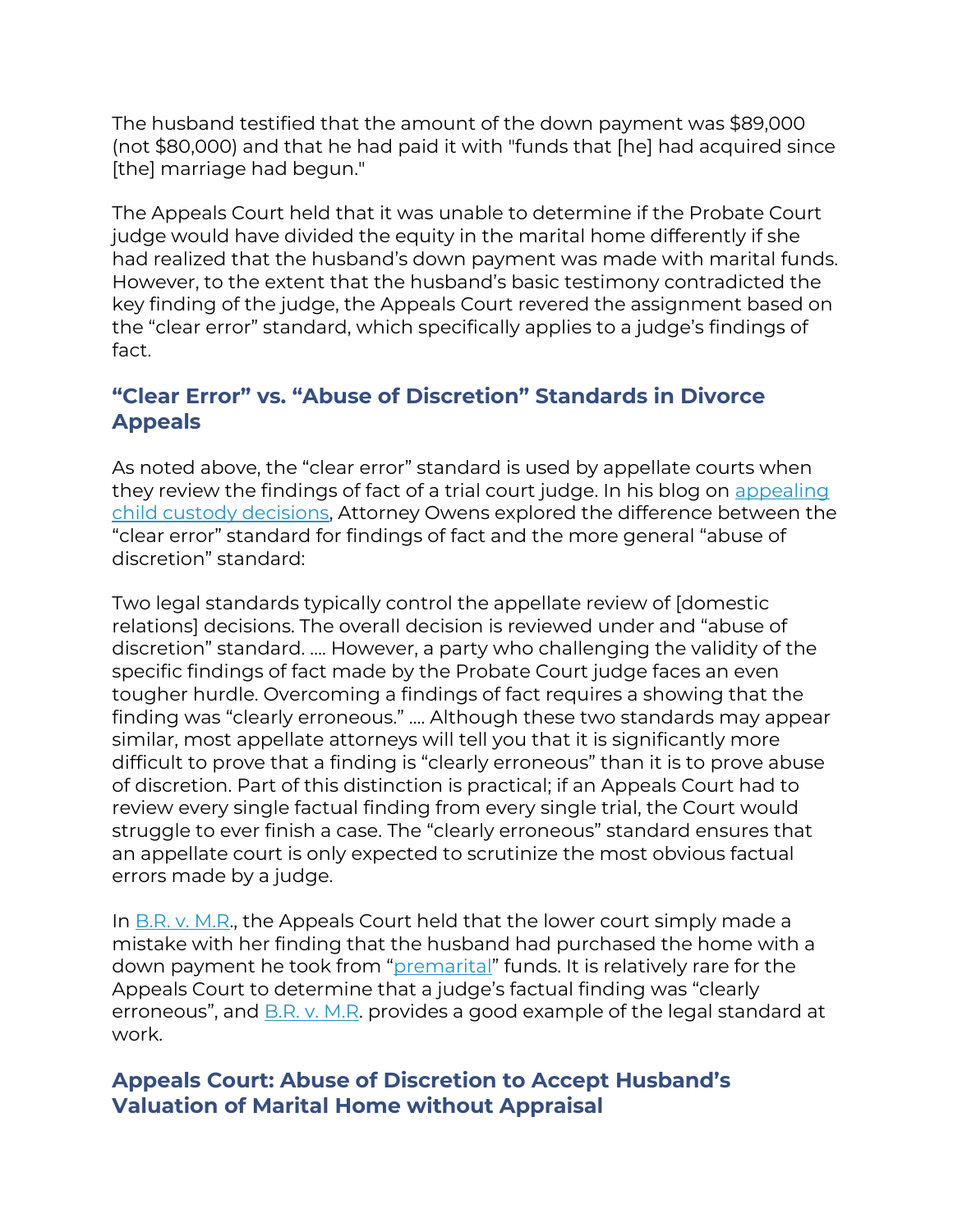In addition to its finding of clear error based on the husband's down payment, the Appeals Court in [B.R. v. M.R.](https://scholar.google.com/scholar_case?case=18323785832714441140&q=B.R.+v.+M.R.+&hl=en&as_sdt=4,22) also reversed the Probate Court judge's division of the marital home on abuse of discretion grounds. Specifically, the Appeals Court found it was an abuse of discretion for the Probate Court judge to unilaterally accept the husband's proposed value of the home of \$755,000 - and disregard the wife's proposed value of \$965,000 when neither party retained an appraiser, and where the judge herself suggested that she would take a different approach to valuing the home through her comments made at trial.

As part of the parties' opening statements at trial, counsel for the parties made clear that the parties did not agree on the value of the former marital home. The husband asserted that home was worth \$755,000 based on the price originally paid for the home three years before trial. The wife asserted the home was worth \$965,000, based on a realtor's estimate. Neither party could present a current appraisal to the judge, nor does it appear that either party had real estate training.

(It is not entirely clear from the record which party would [keep the home](https://www.lynchowens.com/blog/2019/october/can-i-keep-the-marital-home-in-my-divorce-/)  [following the divorce;](https://www.lynchowens.com/blog/2019/october/can-i-keep-the-marital-home-in-my-divorce-/) however, it is fair to surmise that the valuation would have been much less of an issue if the judge had simply ordered that the home be sold and he proceeds kept. Generally speaking, when one party will retain the marital home while "buying out" the other party's interest in the property, the party keeping the home has a clear incentivize to argue for a lower valuation for the home. Likewise, the party receiving the buyout is usually incentivized to seek a higher valuation for the home.)

In [B.R. v. M.R.,](https://scholar.google.com/scholar_case?case=18323785832714441140&q=B.R.+v.+M.R.+&hl=en&as_sdt=4,22) the Appeals Court held that the Probate Court judge abused her discretion by adopting the husband's valuation of the house, which was more than \$200,00 lower than the wife's proposed price. However, the abuse of discretion findings was based on more than just the judge's decision to side with the husband. The Appeals Court also noted that the judge herself had suggested she would use a different method for valuing the home in response to the opening statements of counsel, who each identified the value of the home as an area of disagreement.

Specifically, the judge made the following comments from the bench:

We don't have an appraisal, so if you're not able to come to terms on that [the value of the former marital home], my judgment will probably say something along the lines of … the parties would each engage a realtor who might engage a third party or they might agree to a master for facts final on the value of the real estate, something that would allow them to come up with a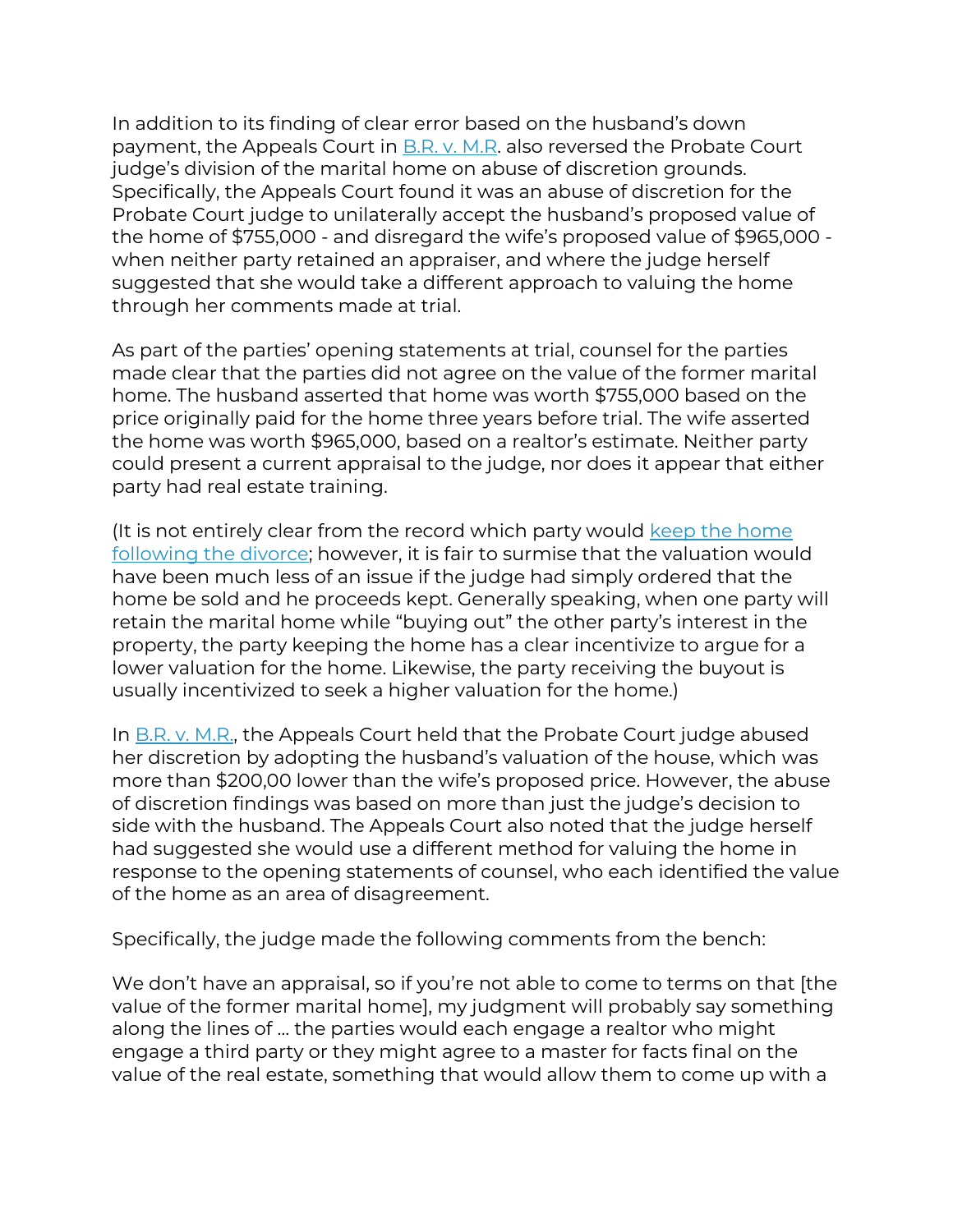meaningful number' without each party having to pay the full cost (which the judge estimated at \$20,000) of his or her own appraisal.

However, at the conclusion of the trial, the judge took a very different approach from the plan she articulated earlier:

After trial, the judge found that the "only credible evidence" was that the home had been purchased for \$755,000 in 2016, that the \$965,000 estimate provided by the wife was not credible, and that the home was therefore worth \$755,000. The judge determined the parties' equity in the home using this figure.

The Appeals Court found that the judge's "unannounced and unexplained departure from the home valuation procedure [she] had earlier indicated she likely would follow was an abuse of discretion". Although the Appeals Court did not find that the judge's valuation was clearly erroneous, it held that the process was unfair:

The wife was entitled to rely on the judge's statement of how she intended to proceed and therefore was entitled to forego any effort to introduce, through her own testimony or otherwise, additional evidence of the home's value at trial. If the judge had determined sometime during the trial that the singleappraisal procedure discussed earlier was no longer appropriate, the judge could have said so and afforded the parties some opportunity to adjust their approaches accordingly. Although we cannot say that the \$755,000 value found by the judge is necessarily clearly erroneous, the procedure that led to the finding was prejudicially unfair to the wife. On this record, the finding cannot stand.

The Judge's division of assets was vacated and remanded, with the Appeals Court calling upon the trial judge to a finding as to the fair market value of the home at the time of the judgment and after taking into account the source and amount of the down payment, to redetermine the parties' respective shares of the equity in the home.

#### **Erroneous Findings of Fact Can Happen After Trial**

The [B.R. v. M.R.](https://scholar.google.com/scholar_case?case=18323785832714441140&q=B.R.+v.+M.R.+&hl=en&as_sdt=4,22) decision illustrates a few important realities for divorce attorneys. First, the judge's erroneous finding regarding the husband's down payment, shows that judges do something mishear, misremember or simply mistake certain facts at trial. Judges hear hundreds of cases every year, and even the best judges have moments of confusion. Interestingly, [footnote 4](https://scholar.google.com/scholar_case?case=18323785832714441140&q=B.R.+v.+M.R.+&hl=en&as_sdt=4,22#[5]) of the Appeals Court decision indicates that "[t]he case was originally expected to be tried in one day, but ended up being tried on four nonconsecutive days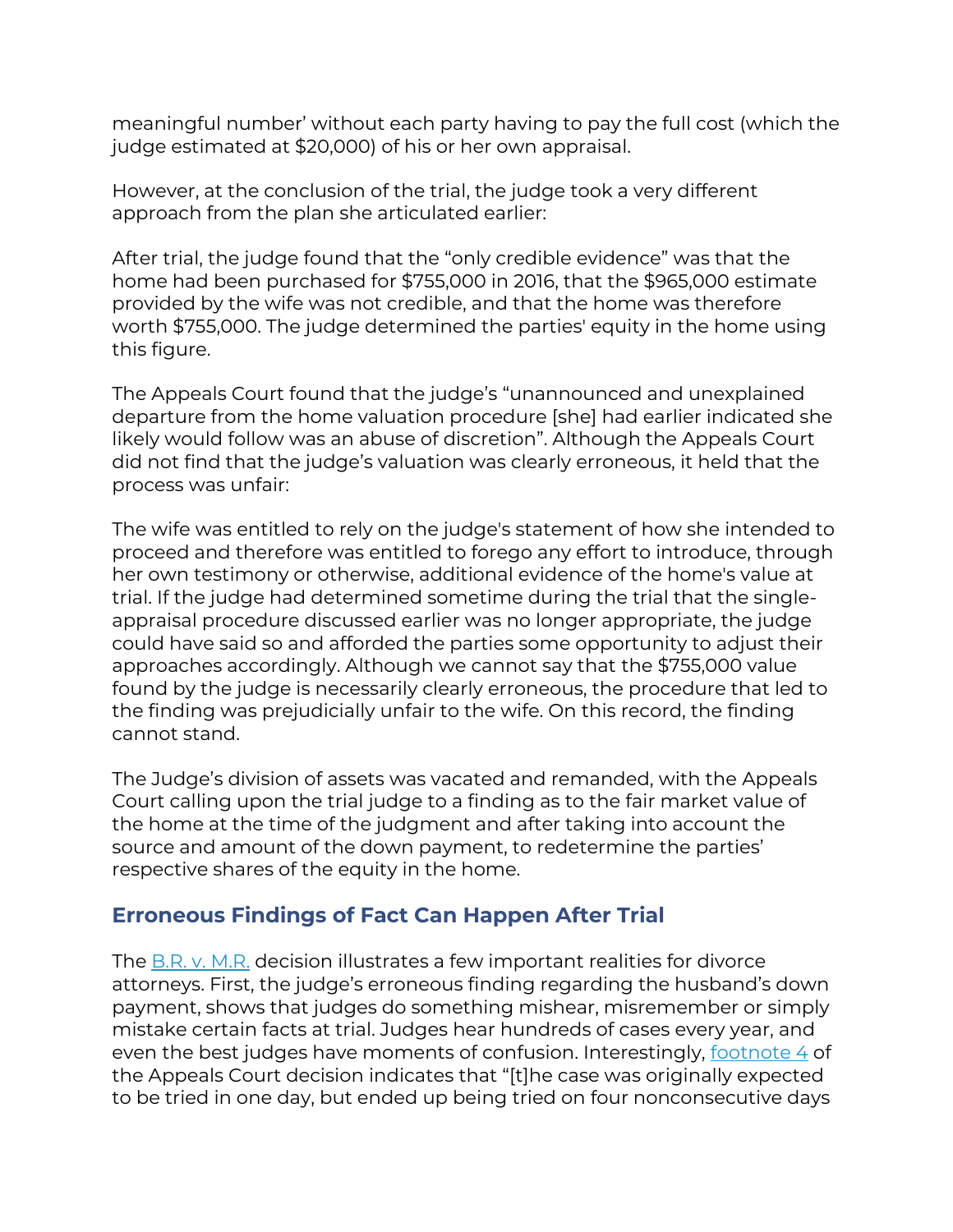over the course of six weeks." It is easy to understand how an occasional mistake can be made when a trial takes place over four random days spread over six weeks.

Ordinarily, before [filing an appeal,](https://www.lynchowens.com/divorce-family-law/appeals/) attorneys attempt to correct basic mistakes in a judge's trial findings by filing a motion pursuant to Rule 59 or [Rule 60,](https://www.lynchowens.com/blog/2015/october/what-happens-when-a-former-spouse-discovers-an-u/) which are both designed to enable judges to correct errors or omissions after trial. However, if a party already intends to file an appeal on separate grounds from the mistake, attorneys sometimes choose to proceed directly to an appeal, since the appeal period is delayed while a Rule 59 or Rule 60 motion is pending.



# **Judge's Comments Often Have Significant Impact on Attorneys' Trial Approach**

The [B.R. v. M.R.](https://scholar.google.com/scholar_case?case=18323785832714441140&q=B.R.+v.+M.R.+&hl=en&as_sdt=4,22) decision also illustrates the important shaping effects that a judge's comments can have at trial. In Probate Court cases in particular, it is not uncommon for judges to offer preliminary opinions to parties and their attorneys about how the judge is likely to analyze or rule on certain issues. Judges often offer such comments at settlement conferences, [pretrial](https://www.lynchowens.com/blog/2016/march/lynch-owens-divorce-series-step-8-pretrial-confe/)  [conferences and status conferences](https://www.lynchowens.com/blog/2016/march/lynch-owens-divorce-series-step-8-pretrial-confe/) - as well as during trial itself.

In general, preliminary comments from judges play an extremely important role in driving settlement and avoiding trial in domestic relations cases. By explaining how he or she might be inclined to rule on [child custody,](https://www.lynchowens.com/divorce-family-law/child-custody/) child [support,](https://www.lynchowens.com/divorce-family-law/child-support/) [alimony](https://www.lynchowens.com/divorce-family-law/alimony/) or the [division of assets,](https://www.lynchowens.com/divorce-family-law/division-of-assets/) a Probate Court judge can help parties and attorneys understand whether to [settle their divorce](https://www.lynchowens.com/blog/2016/april/lynch-owens-divorce-series-step-9-divorce-negoti/) or take their [case to trial.](https://www.lynchowens.com/blog/2016/april/lynch-owens-divorce-series-step-10-divorce-trial/) However, [B.R. v. M.R.](https://scholar.google.com/scholar_case?case=18323785832714441140&q=B.R.+v.+M.R.+&hl=en&as_sdt=4,22) also demonstrates how a party has the right to rely on a judge's framing of a particular issue through his or her comments from the bench. Just as a judge's comments can play a key role in driving settlement, such comments are equally important for attorneys planning their trial strategy when settlement is not achievable.

As the **[B.R. v. M.R.](https://scholar.google.com/scholar_case?case=18323785832714441140&q=B.R.+v.+M.R.+&hl=en&as_sdt=4,22)** opinion makes clear, judges have wide latitude to determine issues such as the value of the marital home. However, even